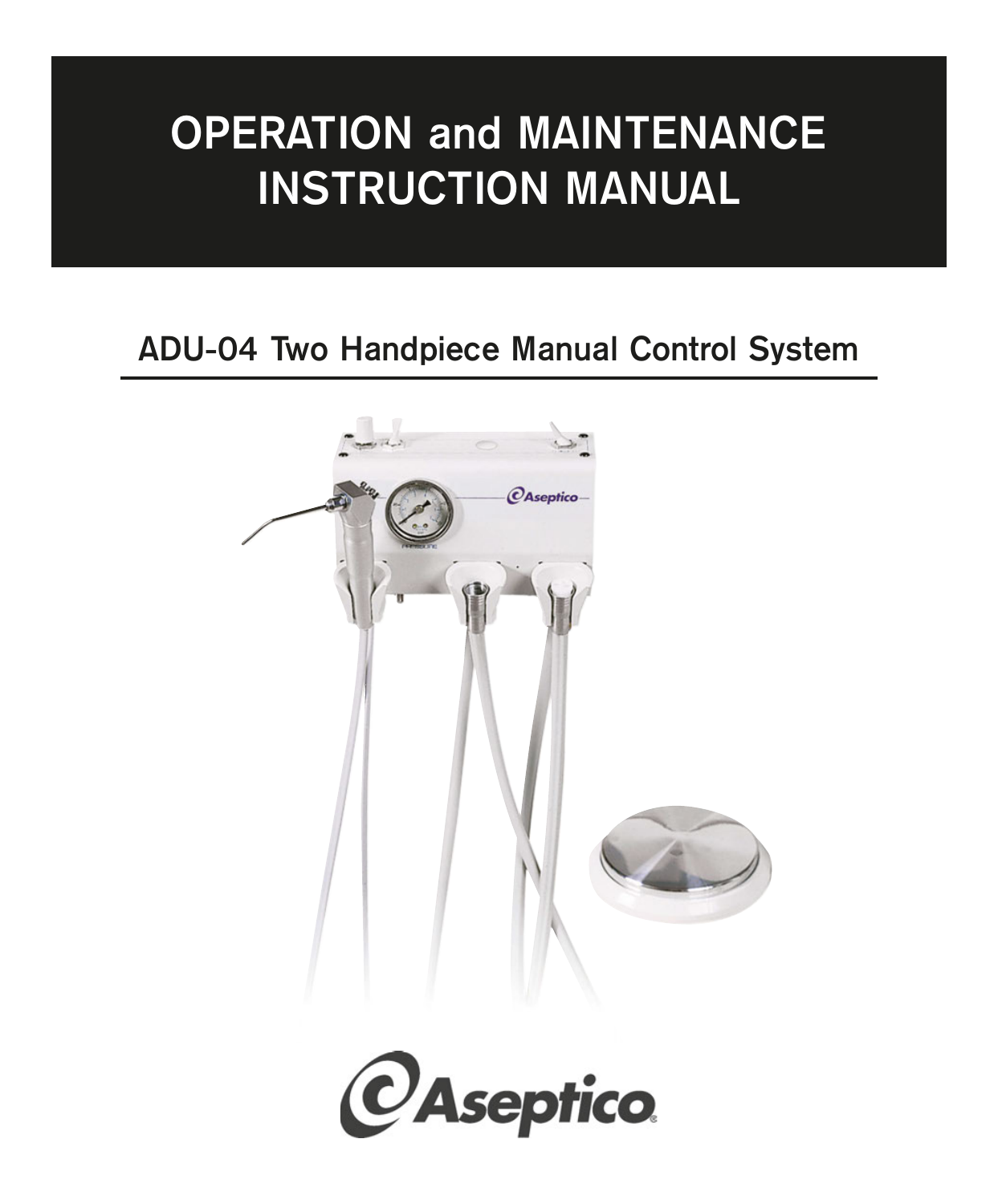The Aseptico ADU-04 is one of the finest pneumatic handpiece control systems available to the professional. Offering manual activation and easily mounted on a wall or post, the ADU-04 provides an economic control system for a dental operatory, hygienist's room, or satellite office.

*Congratulations!*

This system is engineered to provide many years of reliable service. Please read the instructions provided in this manual to receive the best and longest service from your Aseptico equipment.

Separate manuals may be provided to cover the operation and maintenance of handpieces or other accessories for your unit. Handpieces are purchased separately.

## PACKAGE CONTENTS

- ADU-04 Pneumatic Control Unit
- TA-90D 3-Way Air/Water Syringe with Tip
- AA-42 Foot Control and Tubing
- Highspeed Handpiece Control
- Lowspeed Handpiece Control

### SETUP:

1. Use the WALL MOUNTING HOLES to secure cabinet back to a flat vertical surface (see Fig. 1)



- 2. Attach the front of the unit to the CABINET MOUNTING TABS using the 8 screws provided (see Fig. 1).
- 3. Connect the braided airline to a clean regulated 70-100 PSI compressed air supply.
- 4. Connect the blue water line to 35psi max city water supply -OR- if using the **Optional NWS-7 Water System**, fill the white plastic water-supply bottle with clean water and attach the bottle to the white fitting on the underside of the unit (see Fig. 2).
- *Figure 2* **WATER FLOW HANDPIECE CONTROL SELECTOR** PRESSURE GAUGE *<u>OAseptico</u>* 3-Way Syri **AA-61 Water Connector DRIVE AIR** PRESSURECONTROL<br>(UNDERNEATH CONSOLE) **Optional NWS-7 Water System**

## OPTIONS

- NWS-7 Self-Contained Clean Water System with AA-61 Water Connector for scalers
- Fiber Optics Kit for fiber optics handpieces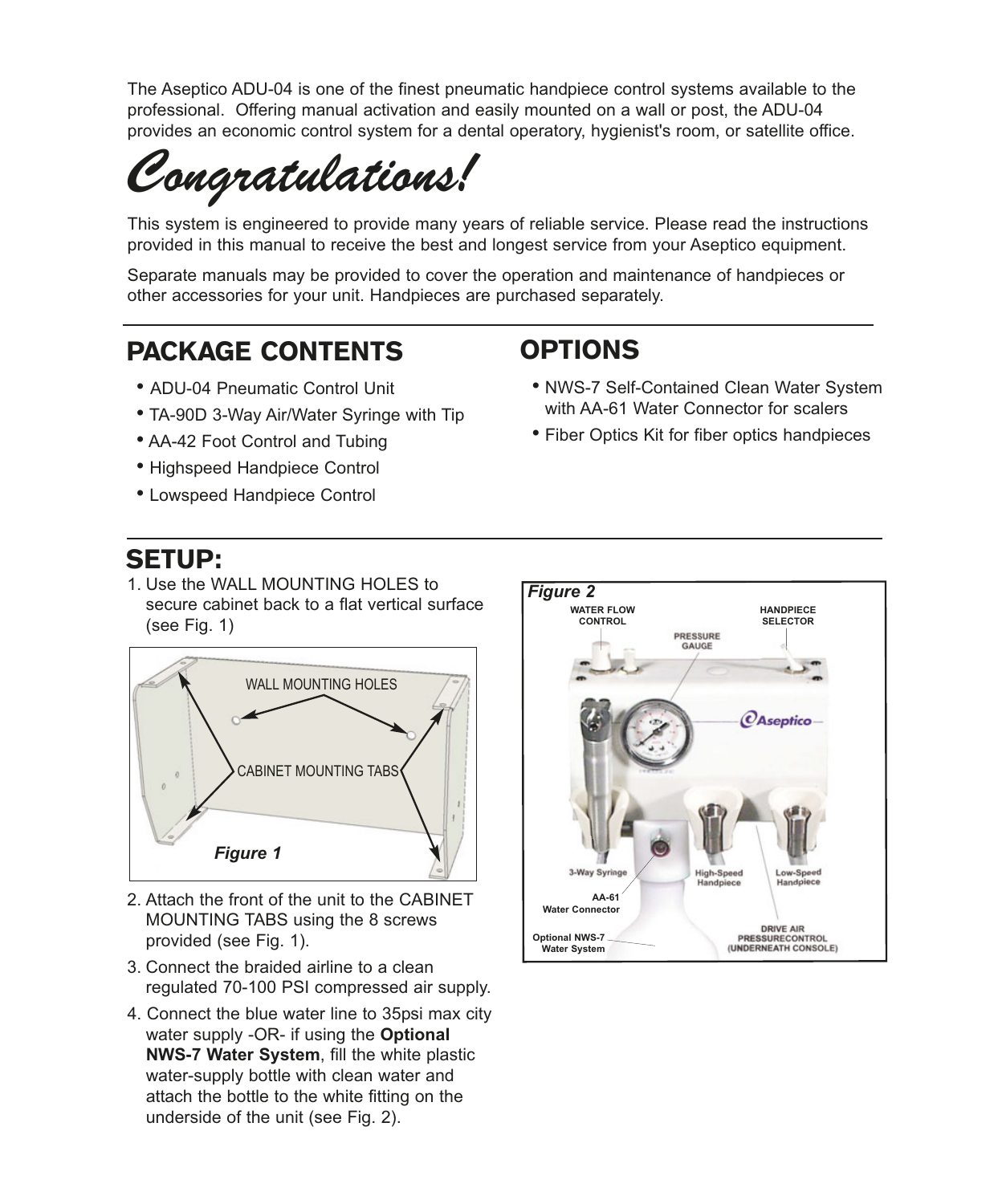## OPERATION FUNCTIONS: (Refer to Fig. 2)

#### **Handpiece Selector:**

Selects high-speed (HP1) or low-speed (HP2) handpiece operation.

#### **Water On/Off Toggle:**

Controls the on/off flow of water coolant to the high-speed handpiece.

#### **Water Flow Control:**

Adjusts the water coolant flow to the highspeed handpiece.

#### **Pressure Gauge:**

Gives a visual indication of the drive air pressure to the handpiece in use.

#### **Drive Air Pressure Control:**

Adjusts the drive air pressure to the high and low-speed handpieces.

## UNIT OPERATION:

**Handpieces** - Connect the proper high-speed and low-speed handpieces to their appropriate connector. Switch the handpiece selector toggle to the desired handpiece. Depress foot control for operation.

**3-Way Air/Water Syringe** - Depress the right button for air operation, and the left button for water operation. Depressing both buttons will create a mist. The syringe features quickchange autoclavable tips: To remove a tip, press on the locking collar surrounding the tip socket and pull the used tip straight out of the

## CLEANING

#### **Syringe Tip Sterilization:**

- **1)** Remove contaminated syringe tip.
- **2)** Remove all visible signs of contamination before autoclaving.
- **3)** Autoclave tip at 132° C (270° F) for ten minutes.
- **4)** Sterilize between each patient use.

**NOTE**: Since only the tips can be autoclaved, it is recommended that the air/water syringe be bagged with a disposable, single-use plastic sleeve between each patient use.

#### **Foot Control:**

Controls the drive air pressure to the active handpiece. Apply light foot pressure to any part of the foot control cover.

#### **3-Way Air /Water Syringe:**

Delivers air, water, or a combination mist. Supplied with autoclavable tip.

#### **NWS-7 Water System (Optional)**:

White 1-liter bottle dispenses water through the 3-Way Air/Water Syringe and high-speed handpiece.

#### **AA-61 Water Connector:**

Provides water via standard 1/4" quick disconnect to independent Cavitron or scaler units requiring a water supply.

socket (see Fig 3). To insert a new tip, press locking collar and push tip into socket as far as it will go. Release collar and gently tug on tip before using to ensure that tip is securely locked into socket.



**Water Lines:** Disinfect the water lines weekly. Prepare a 1:10 bleach solution (1 part household bleach to 10 parts water). Remove water reservoir and discard residual water. Replace empty water supply tank and air purge all waterlines. Fill water supply tank with bleach solution. Run bleach solution through all lines. Allow bleach solution to stand in lines for 10 minutes. Remove water supply tank and discard bleach. Flush water supply tank and all lines thoroughly with clean water. Air purge and leave lines dry until next clinical use.